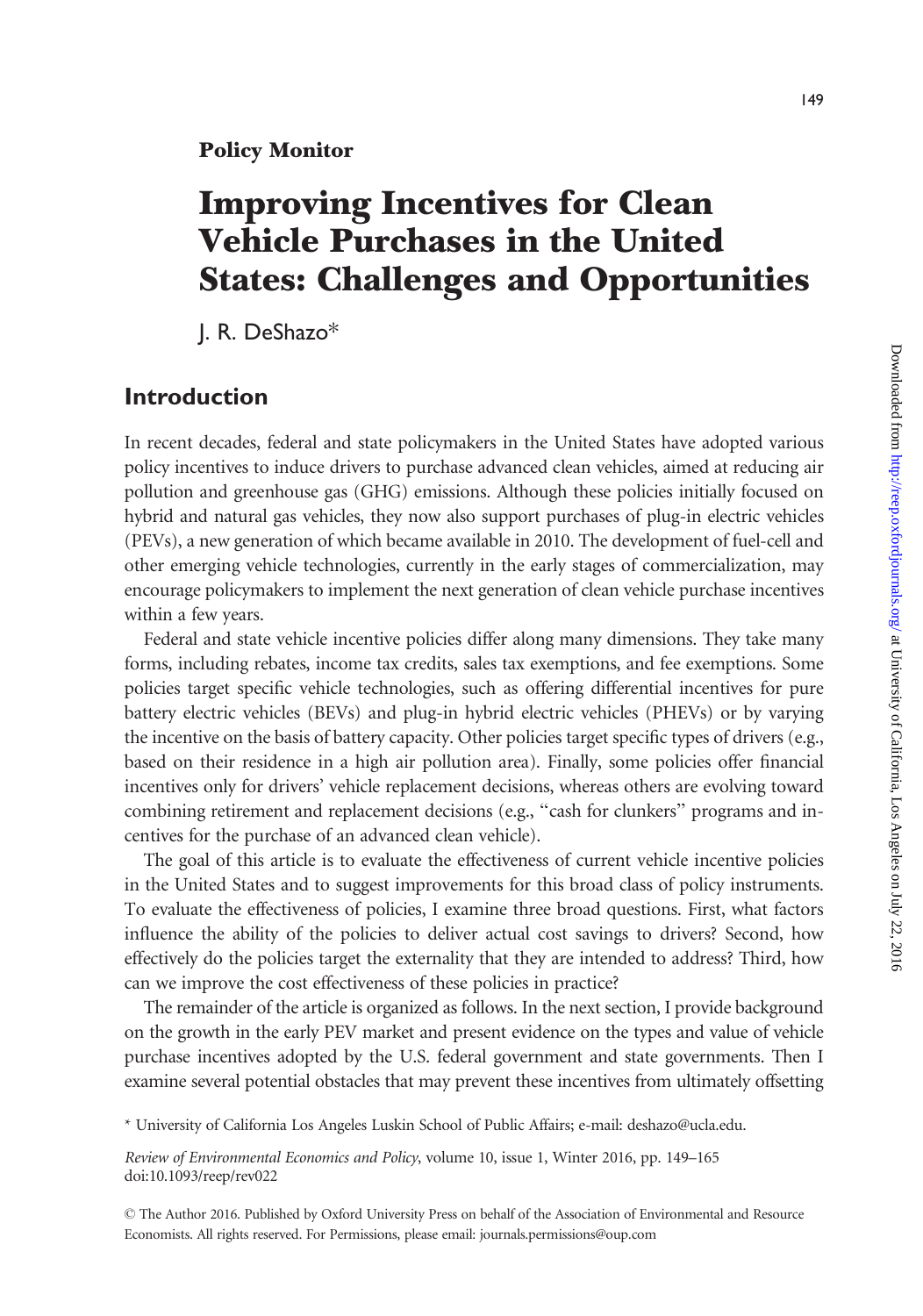consumers' cost of purchasing PEVs. Although these obstacles vary across types of incentives, they may include low policy salience, complex or limited eligibility, higher-than-expected redemption costs, and market incidence conditions that may enable manufacturers or dealers to capture part of their value. This is followed by a discussion of the challenges that arise as policymakers seek to use a single policy to target multiple externalities. Next I discuss the limitations of these "second-best" policies to efficiently maximize welfare and suggest several modest and practical steps aimed at making these policies incrementally more efficient. To illustrate how such policies might work in practice, I focus on California's experience. Finally, I explore options for improving the cost effectiveness of vehicle purchase incentives. I conclude by suggesting specific policy design improvements that would enhance economic efficiency and cost effectiveness and then briefly discuss future research needs.

## Plug-In Electric Vehicles: Market Trends and Policy **Incentives**

A brief overview of the development of the PEV market and the types of purchase incentives offered by federal and state governments will set the stage for the more detailed analysis I present later. PEVs include BEVs, which rely solely on off-board electricity, and PHEVs, which can use both gasoline and off-board electricity.

#### Sales and Models of Plug-In Electric Vehicles

Sales of PEVs have grown faster than sales of hybrids during the first four years of each market. Unlike the early hybrid market, which was dominated by two models (the Toyota Prius and Honda Insight), the PEV market has been characterized by more models across multiple body types and vehicle classes. To illustrate, [table 1](#page-2-0) presents data on PEV sales in California by release year and model between 2010 and 2014. I focus on California because, with more than 40 percent of the U.S. market, California's results are likely to reflect the aggregate results for other states. As shown in [table 1](#page-2-0), almost 120,000 PEVs across more than twenty-eight models were sold in California during this time period, and over the last three years the number of new models released each year has remained fairly constant. Based on automakers' announcements, this rate is expected to continue through 2016. Although over half of these new models are hatchbacks or smaller coupes, larger sedans, coupes, and SUVs have also been introduced and are beginning to infiltrate these product niches (e.g., KIA's Soul and Tesla's Model X). In addition, several traditional luxury brands (e.g., Porsche, BMW, and Mercedes) entered the PEV market in 2014.

Despite the large number of models indicated in [table 1,](#page-2-0) most of the volume in this market is concentrated in just a few models. The final column of the table presents a top-ten ranking by sales. Early entrants in 2010, including the Chevrolet Volt (ranked first), Nissan LEAF (ranked second), and the Tesla Model S (ranked fourth), lead the market in total sales, with PEV versions of long-standing models (e.g., the Toyota Prius) accounting for the remaining models ranked in the top ten. The models with very low sales include "compliance cars" that is, vehicles introduced solely to satisfy California's Zero Emission Mandate (e.g., Honda Fit, Mitsubishi I Miev) or models that automakers hoped to scale but that have not yet found a receptive consumer base (e.g., Ford Focus, Volkswagen Golf).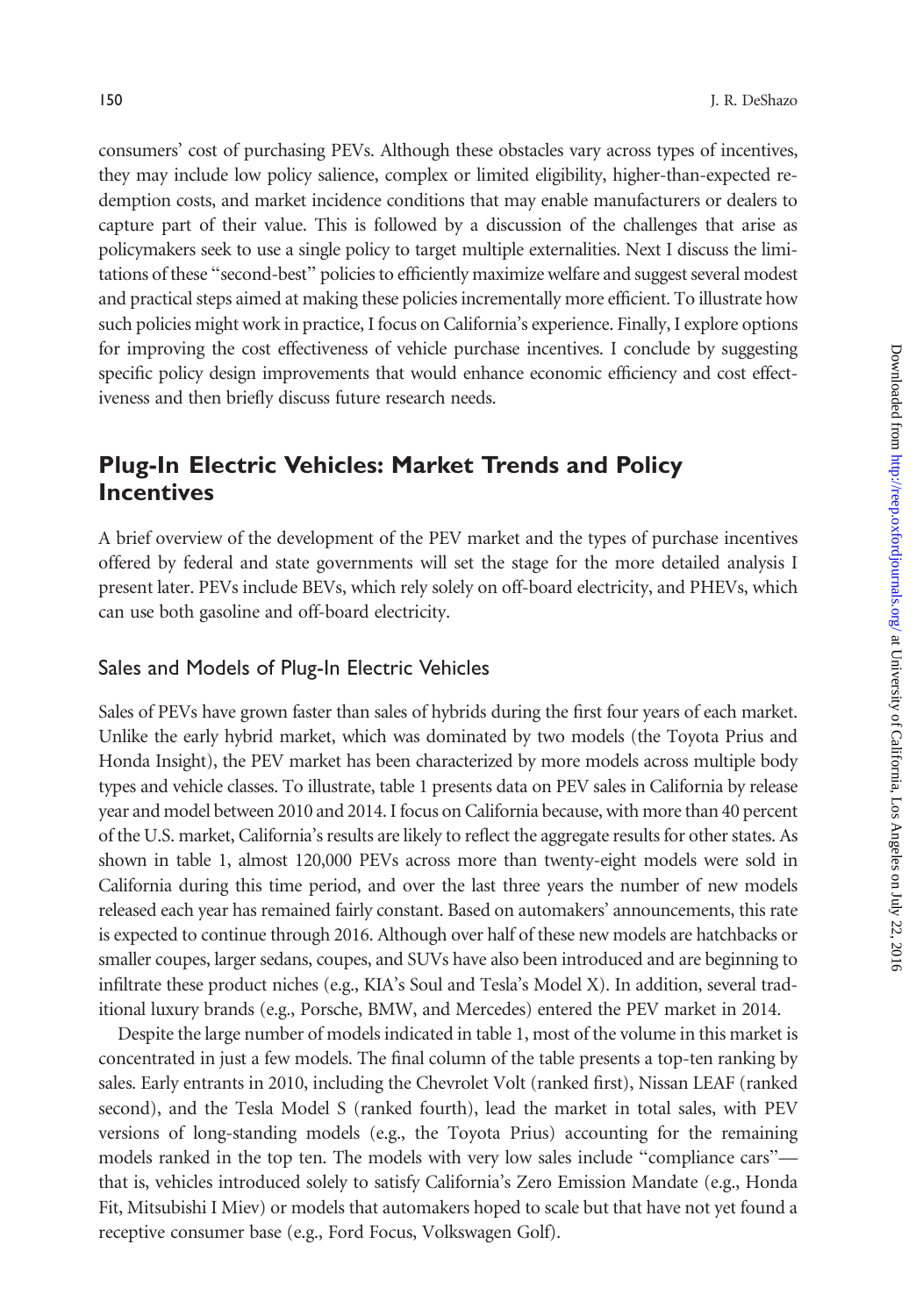| Release year | <b>Model</b>               | <b>Body</b>      | Number of<br>vehicles sold | Top 10<br>ranking |
|--------------|----------------------------|------------------|----------------------------|-------------------|
| 2010         | Tesla Roadster             | Luxury coupe     | 156                        |                   |
|              | Nissan Leaf                | Hatchback        | 25,206                     | $\overline{2}$    |
|              | International eStar        | Van              | 37                         |                   |
|              | Chevrolet Volt             | <b>Hatchback</b> | 26,197                     | T                 |
| 2011         | Smart Fortwo               | Coupe            | 2,122                      | 9                 |
|              | Azure Transit Connect      | Van              | 59                         |                   |
|              | Mitsubishi I-MIEV          | <b>Hatchback</b> | 255                        |                   |
| 2012         | <b>BMW Active E</b>        | Luxury coupe     | 457                        |                   |
|              | Ford Focus                 | Hatchback        | 1,209                      |                   |
|              | Tesla Model S              | Luxury hatchback | 15,521                     | 4                 |
|              | Honda Fit                  | <b>Hatchback</b> | 92                         |                   |
|              | Toyota RAV4 EV             | <b>SUV</b>       | 2,221                      | 8                 |
|              | Fisker Karma               | Luxury sedan     | 270                        |                   |
|              | Toyota Prius Plug-In       | <b>Hatchback</b> | 18,163                     | 3                 |
| 2013         | Chevrolet Spark            | <b>Hatchback</b> | 1,338                      | 10                |
|              | <b>FIAT 500</b>            | <b>Hatchback</b> | 7,736                      | 6                 |
|              | Ford C-MAX                 | <b>Hatchback</b> | 6,002                      | $\overline{7}$    |
|              | Honda Accord               | Sedan            | 589                        |                   |
|              | Ford Fusion                | Sedan            | 7,945                      | 5                 |
| 2014         | BMW 13 BEV PLU             | <b>Hatchback</b> | 896                        |                   |
|              | Mercedes-Benz B-Cclass BCL | <b>Hatchback</b> | 565                        |                   |
|              | KIA Soul EV                | <b>SUV</b>       | 286                        |                   |
|              | Cadillac ELR               | Luxury coupe     | 302                        |                   |
|              | Porsche Panamera S HYB     | Luxury sedan     | 202                        |                   |
|              | McLaren PI PLU             | Luxury coupe     | 15                         |                   |
|              | BMW 13 REX HYB             | <b>Hatchback</b> | 1,040                      |                   |
|              | Porsche 918 SPY PLU        | Luxury coupe     | 4                          |                   |
|              | Volkswagen Golf SPR PLU    | <b>Hatchback</b> | 219                        |                   |

<span id="page-2-0"></span>Table 1 Sales of PEV models in California, 2010–2014

Source: Author's calculations

### Types and Size of Policy Incentives

Both the federal government and many states currently offer vehicle purchase incentives.<sup>1</sup> The federal government offers a tax credit based solely on the vehicle's battery capacity. To qualify, a vehicle must have a capacity of at least 4 kilowatt hours (kWh) and be capable of being recharged from external sources. The federal tax credit is \$2,500, plus \$417 for a vehicle that has a battery with at least 5 kWh of capacity, with an additional \$417 for each additional kWh, up to \$7,500.

State incentives to purchase PEVs have taken several forms (see summary in [table 2\)](#page-3-0). Six states currently offer rebates to drivers, who must apply after they purchase a PEV. Seven states

<sup>&</sup>lt;sup>1</sup>Although vehicle purchase incentives are the most visible policy associated with PEV adoption, other incentives have also been offered, including access to high-occupancy vehicle lanes, subsidies for the purchase of charging stations, and free parking.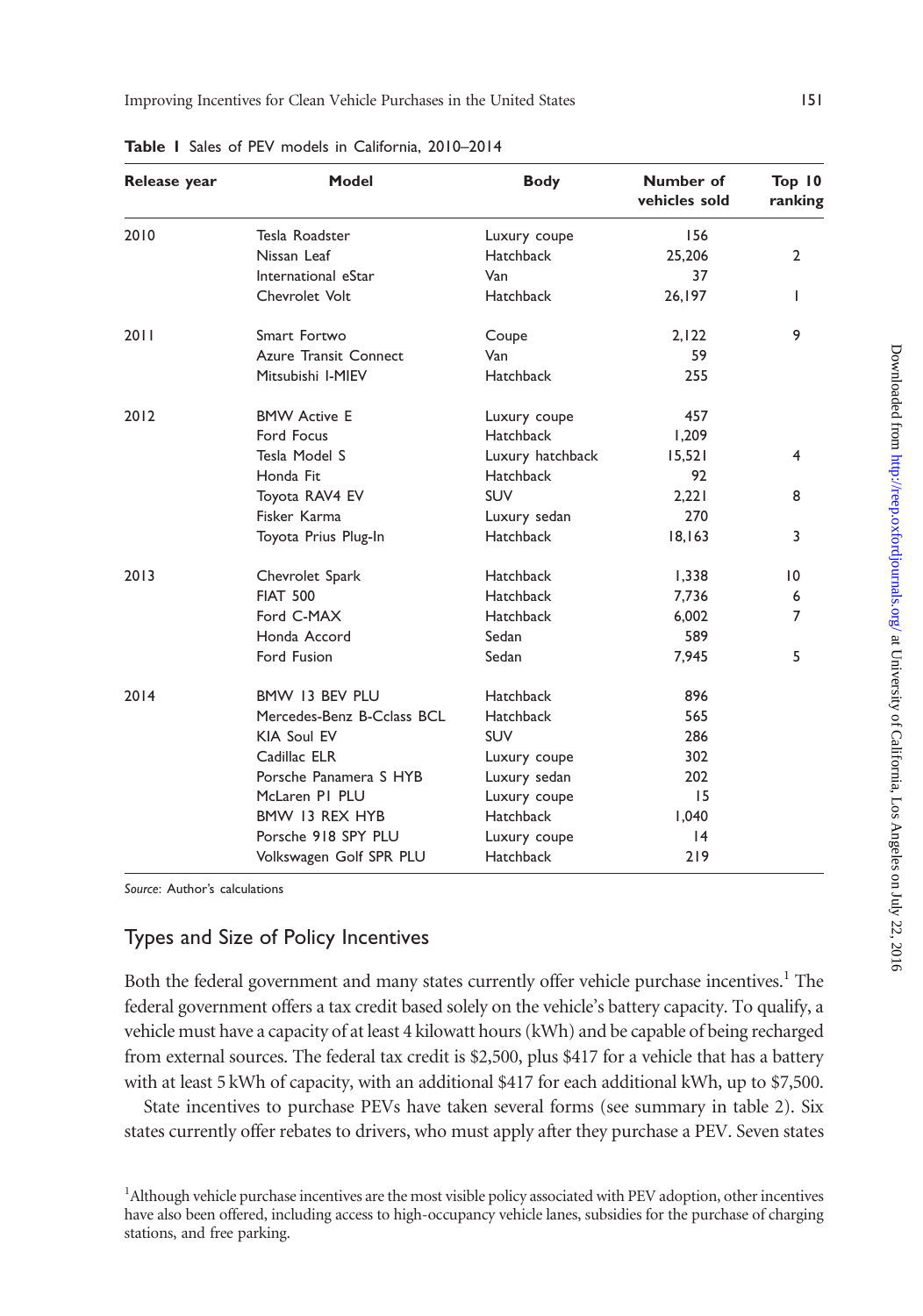| <b>States</b>              |  |  |  |  |
|----------------------------|--|--|--|--|
| CA, IL, MA, NY, PA, TX     |  |  |  |  |
| CO, GA, LA, MD, SC, UT, WV |  |  |  |  |
| CO, NJ, WA                 |  |  |  |  |
| AZ. IL                     |  |  |  |  |
|                            |  |  |  |  |

<span id="page-3-0"></span>Table 2 Type and frequency of policy instruments by state

Source: Author's calculations

offer income tax credits. Three states offer vehicle sales tax exemption or reductions. Two states offer other forms of registration fee exemptions or reductions.

The basis for calculating the size of the incentive offered to a PEV buyer varies across states. One way to compare state incentive policies is to examine the maximum incentive level available for an eligible PEV purchase. [Figure 1](#page-4-0) indicates the maximum rebate, income tax, or sales tax incentive available in 2014, which ranges from a high of \$7,000 in West Virginia to a low of \$500 in Utah, with about \$2,500 being the median incentive size.

# Factors Affecting the Actual Cost Savings from Vehicle Purchase Incentives

The stated goal of these federal and state policies is to reduce the effective purchase price of a PEV. However, ensuring that such cost savings actually accrue to drivers is not as straightforward as it may first appear. In particular, policymakers must consider the following factors: (1) the salience (or role) of purchase incentives in consumers' decision making, (2) the eligibility requirements for the incentive, and (3) the incidence (or economic consequence) of the subsidy for drivers and dealers, respectively.<sup>2</sup>

#### Salience of Alternative Incentives in Vehicle Purchase Decision

The recent literature on salience focuses on the extent to which purchase incentives are visible, relevant, and ultimately influence consumers' decision processes and outcomes ([Chetty,](#page-15-0) [Looney, and Kroft 2009; Gabaix and Laibson 2006](#page-15-0)). In the PEV context, this literature suggests moving the incentive forward in the decision process so the incentive is available at the time of the purchase decision. This suggests a policy preference for rebates and sales tax reductions, which could be made available at the point of sale, over tax credits and registration fee exemptions, which would become available after the sale has occurred. Shifting rebates and sales tax reductions to the point of sale could also reduce the loan amount that consumers would have to finance. However, research has shown that consumers respond less to sales tax reductions than to reductions in the offered price [\(Chetty, Looney, and Kroft 2009\)](#page-15-0).

In addition to salience, consumers' decisions are influenced by transaction or redemption costs. These costs vary in terms of their timing, complexity, and the labor costs of applying for different incentives. For example, sales tax and registration exemptions do not involve any action by consumers and thus have no transaction or redemption costs. In contrast, consumers must apply for rebates or income tax credits, which may diminish the expected value of these

<sup>2</sup>The effects of these factors may also differ for vehicle leasing versus vehicle ownership.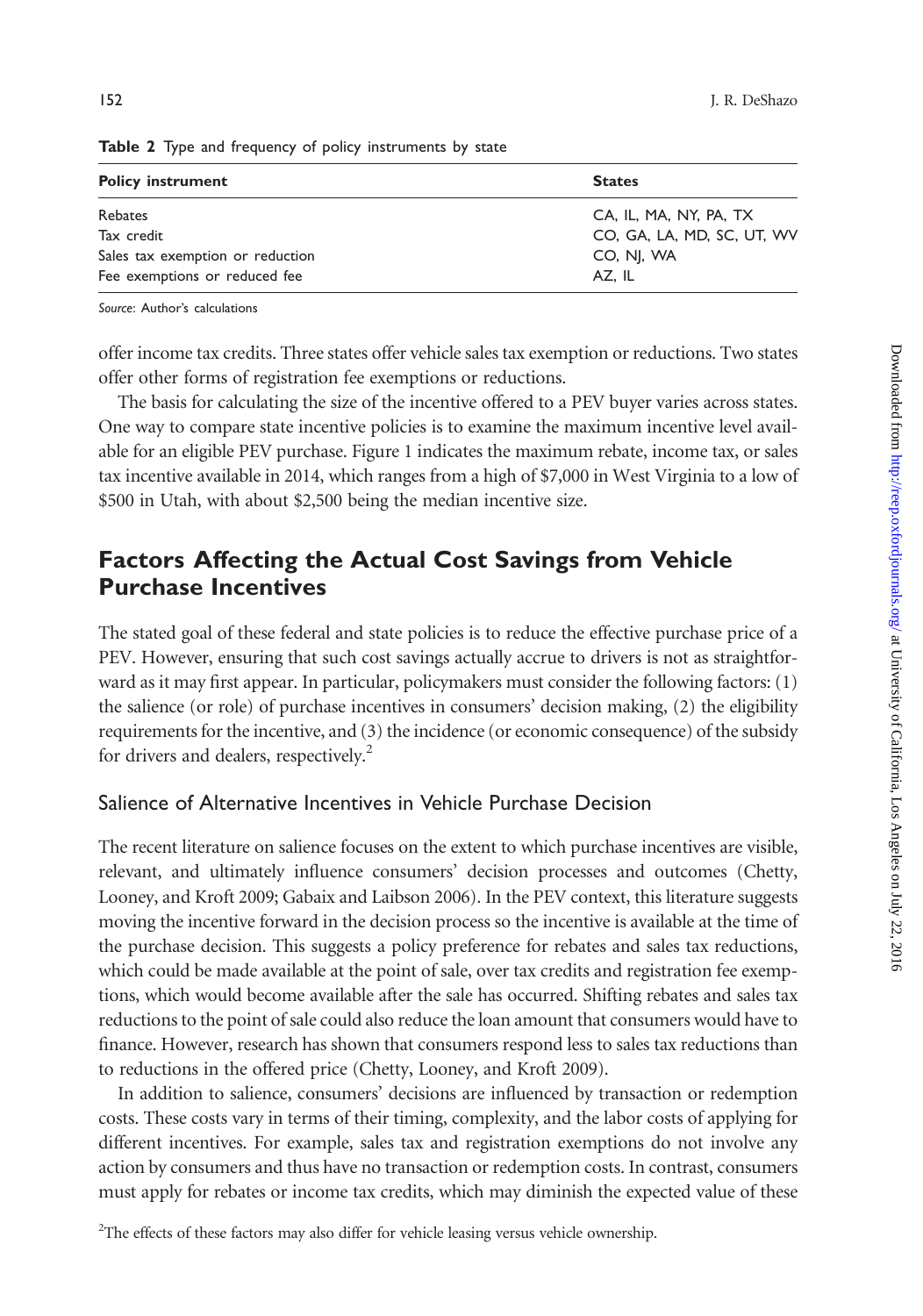

<span id="page-4-0"></span>Improving Incentives for Clean Vehicle Purchases in the United States 153

incentives [\(Demirag, Keskinocak, and Swann 2011](#page-15-0)). Evidence on the effects of these redemption costs on incentive uptake is scarce and indirect. Whether they are due to low salience or modest redemption costs, uptake rates for rebates and tax incentives appear to be surprisingly low given their face value. For example, in California, there has been an average redemption rate of 72 percent for rebates (valued at between \$1,500 for PHEVs and \$2,500 for BEVs) over the first four years of the market. $3$  [Sallee \(2011\)](#page-15-0) estimated that only 15 percent of hybrid drivers failed to apply for the hybrid federal tax credits.

### Eligibility Requirements

Eligibility for some types of purchase incentives is limited because of interactions between the purchase incentives and other tax policies (e.g., income taxes). For example, low-income buyers may not have a tax burden that they can offset. Higher-income buyers may not be eligible if a policy disqualifies those buyers that are subject to the alternative minimum tax;<sup>4</sup> this was the

Notes: Unless otherwise indicated, both BEVs and PHEVs are eligible for these incentives. Source: Author's calculations

<sup>&</sup>lt;sup>3</sup>As of 2014, more than 88,871 rebates had been issued out of an estimated 113,754 vehicles that were eligible. See [Air Resources Board \(2014b\)](#page-14-0) and<http://energycenter.org/clean-vehicle-rebate-project/rebate-statistics>. <sup>4</sup> <sup>4</sup>The alternative minimum tax applies only to higher-income households in the United States.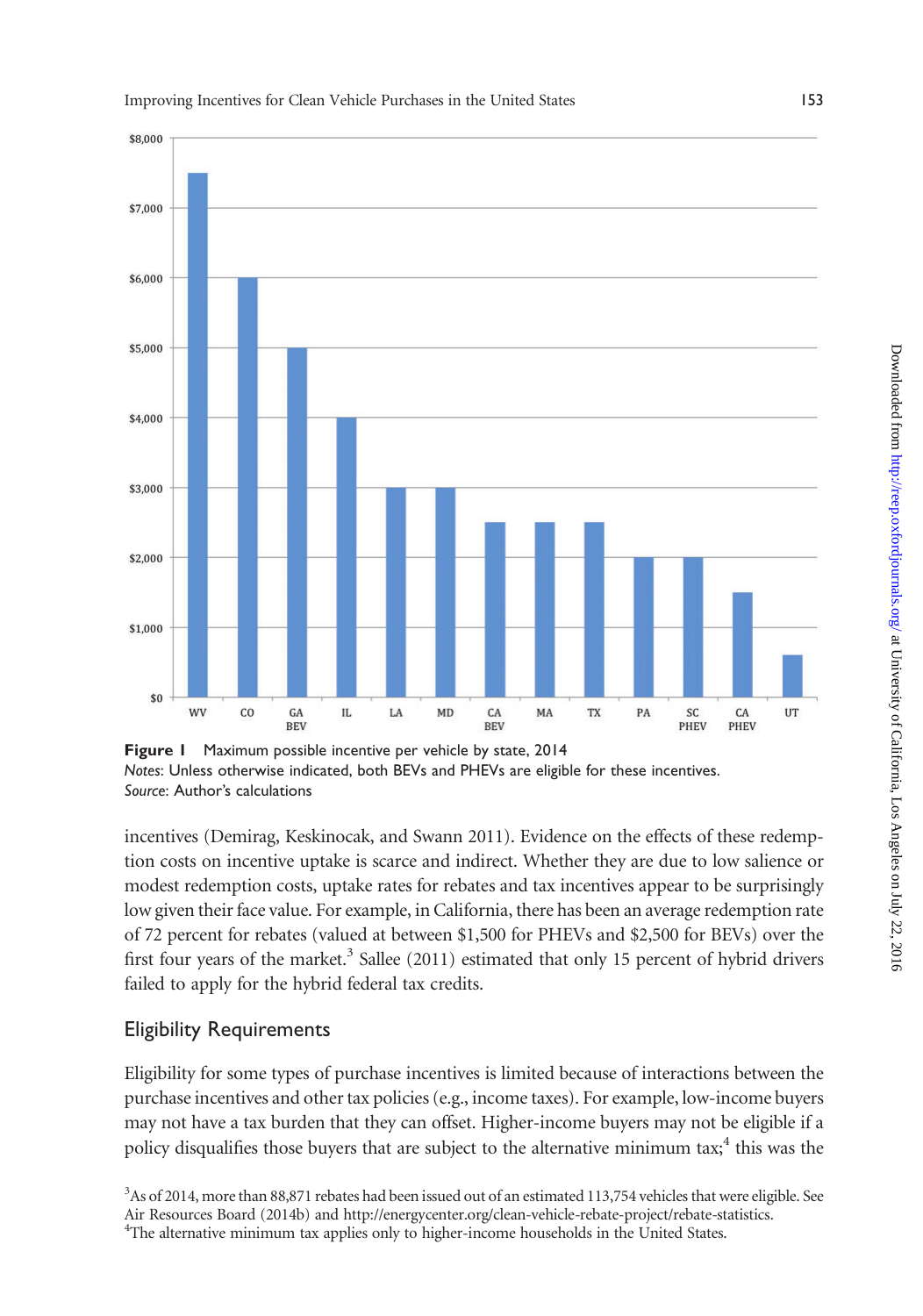case with many hybrid incentives in the 2000s. Dealerships have learned to capture the value of both the tax exemptions and the rebates by leasing vehicles to buyers. This innovation has significantly lowered leasing payments for several PEV models.

#### Incidence of Incentives

The incidence (or economic value) of vehicle purchase incentives captured by drivers and dealers and/or manufacturers<sup>5</sup> is important for assessing the effectiveness of these policies. Incidence analysis assumes that manufacturers or dealers will have an incentive to strategically adjust a vehicle's price in response to vehicle purchase incentives. Whether market conditions will allow manufacturers and/or dealers to appropriate the value of the incentive depends on the relative price elasticities of the supply and demand curves for the vehicles. In market settings where the price elasticity of demand is lower than the price elasticity of supply, dealers will be able to make price adjustments that allow them to receive a disproportionate share of the incentives. When the price elasticity of demand is higher than the price elasticity of supply, manufacturers and dealers are less able to adjust prices in a competitive market.

The empirical evidence on the incidence of vehicle purchase incentives for advanced clean vehicles comes from analyses of hybrid vehicle tax incentives. For example, [Sallee \(2011\)](#page-15-0) examines the Toyota Prius and finds that drivers capture nearly all of the available tax incentives. In contrast, [Boyle and Matheson \(2009\)](#page-14-0) examine five vehicle models and find that dealers or manufacturers capture more than 75 cents of each dollar of tax incentive. [Busse et al. \(2013\)](#page-14-0) emphasize the conditions under which (and the extent to which) manufactures versus dealers (via bargaining) are able to influence final vehicle prices. More specifically, they examine the incidence of dealer- versus manufacturer-controlled incentives and find that between 31 and 81 cents of each dollar goes to the buyer depending on the type of incentive. These inconsistent findings suggest that more research is needed on the factors that influence the incidence of incentives in order for policymakers to be confident that the targets of their incentives are actually receiving them. Currently there is no empirical evidence on how the type of incentive (e.g., rebates, sales tax exemption, income tax credits) affects the incidence of an incentive.

Although at first glance, designing a vehicle incentive that effectively reduces the consumer's purchase price may appear to be a simple task, the discussion here has revealed that the task can actually be quite complicated because incentives may possess subtle properties. For example, consumers may not find incentives to be salient because their value is not evident at the point of sale. Incentives may involve redemption or transaction costs that reduce uptake, and incentive eligibility rules may be complex or exclusionary. Finally, even if these impediments are addressed, the incidence of the incentive may be such that producers are able to capture part of the value of the incentive by adjusting retail prices.

<sup>&</sup>lt;sup>5</sup>As noted by [Busse et al. \(2013\)](#page-14-0), the effective vehicle price is jointly determined by the manufacturer, who sets the manufacturer's suggested retail price (MSRP), and the dealer, who controls a variety of incentive promotions (e.g., rebates, cash back).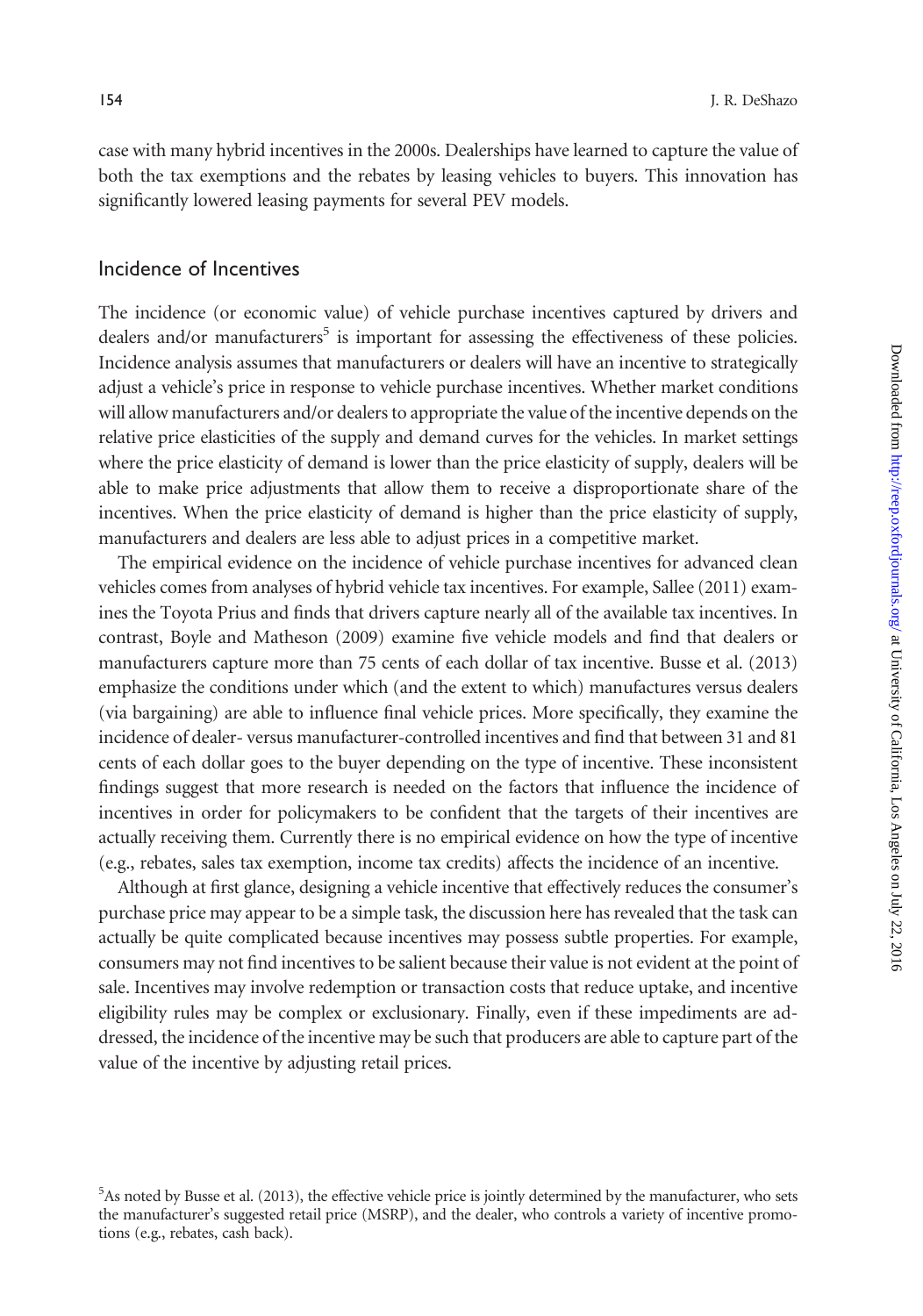# Challenges to Designing Incentives in the Presence of Multiple Externalities

There are several challenges to designing a vehicle purchase incentive that is aimed at increasing economic efficiency. One challenge arises from the fact that policymakers may be using one policy incentive to target several externalities. These externalities may include locally varying air pollutant damages, GHG damages, or suboptimal knowledge spillovers across both drivers and automakers [\(Air Resources Board 2009, 2014b\)](#page-14-0).

For example, in policy discussions in California and at the federal level, the most commonly cited externalities are those associated with regional air pollution exposure and global climate change [\(Air Resources Board 2009;](#page-14-0) [Congressional Budget Office 2012\)](#page-15-0). Both types of externalities arise from the combustion of transportation fuels, which produces emissions. In the context of a vehicle purchase decision, emissions and the associated social damages are a function of the fuel efficiency of both the retirement vehicle and the purchased vehicle, as well as the number of vehicle miles traveled. However, there is an important difference between these two externalities that may influence policy development. More specifically, the externalities associated with regional air pollution exposure arise from emissions that are nonuniformly mixed, with impacts on local public health and ecosystems. In contrast, carbon emissions are uniformly mixed, with no local impacts.

Researchers have recently started estimating the value of the avoided emissions in terms of both air pollution health impacts and climate impacts ([Alberini, Harrington, and McConnell](#page-14-0) [1996](#page-14-0); [Babaee, Nagpure, and DeCarolis 2014](#page-14-0); [Michalek et al. 2011](#page-15-0); [Muller and Mendelsohn](#page-15-0) [2007](#page-15-0); [Tessum, Hill, and Marshall 2014](#page-15-0)). The more rigorous analyses account for the geographic heterogeneity in the pollution intensity associated with electricity generation ([Zivin, Kotchen,](#page-16-0) [and Mansur 2014\)](#page-16-0). When estimating the avoided social damages associated with PEV adoption, these analyses must account for the spatial variation in vehicle emissions avoided and aggregate health impacts ([Muller and Mendelsohn 2007](#page-15-0), [2009](#page-15-0)).

[Holland et al. \(2015\)](#page-15-0) present the most spatially resolved and rigorous analysis of the benefits and costs of driving PEVs in various regions of the United States. They estimate that the net benefits range from a positive \$3,025 in California, where air pollution damages are relatively high and electricity is relatively clean, to a negative \$4,773 in North Dakota. Because they focus on evaluating the federal tax credit for PEV purchases, they calculate avoided emissions as the difference between a new PEV and a new conventional gas vehicle.<sup>6</sup>

The case of California illustrates the historical evolution of focusing first on regional air pollution exposure as the policy goal, followed by the more recent addition of the mitigation of global climate change. California policymakers deployed clean vehicle incentives to mitigate regional air pollution emissions long before they adopted carbon mitigation policies.<sup>7</sup> California first adopted clean vehicle (purchase) rebates for hybrid and natural gas vehicles ([Air Resources Board 2009\)](#page-14-0) in 2005, with a focus on reducing the health impacts of emissions.

<sup>6</sup> As I will discuss later, larger avoided emissions may be achieved if the linking and targeting of retirement and replacement incentives are able to (1) hasten the vehicle retirement decision and (2) increase the magnitude of the emissions avoided per mile driven.

<sup>&</sup>lt;sup>7</sup>For a history of California's Zero Emission Vehicle program, see [www.arb.ca.gov/msprog/zevprog/zevregs/](www.arb.ca.gov/msprog/zevprog/zevregs/zevregs.htm) [zevregs.htm](www.arb.ca.gov/msprog/zevprog/zevregs/zevregs.htm).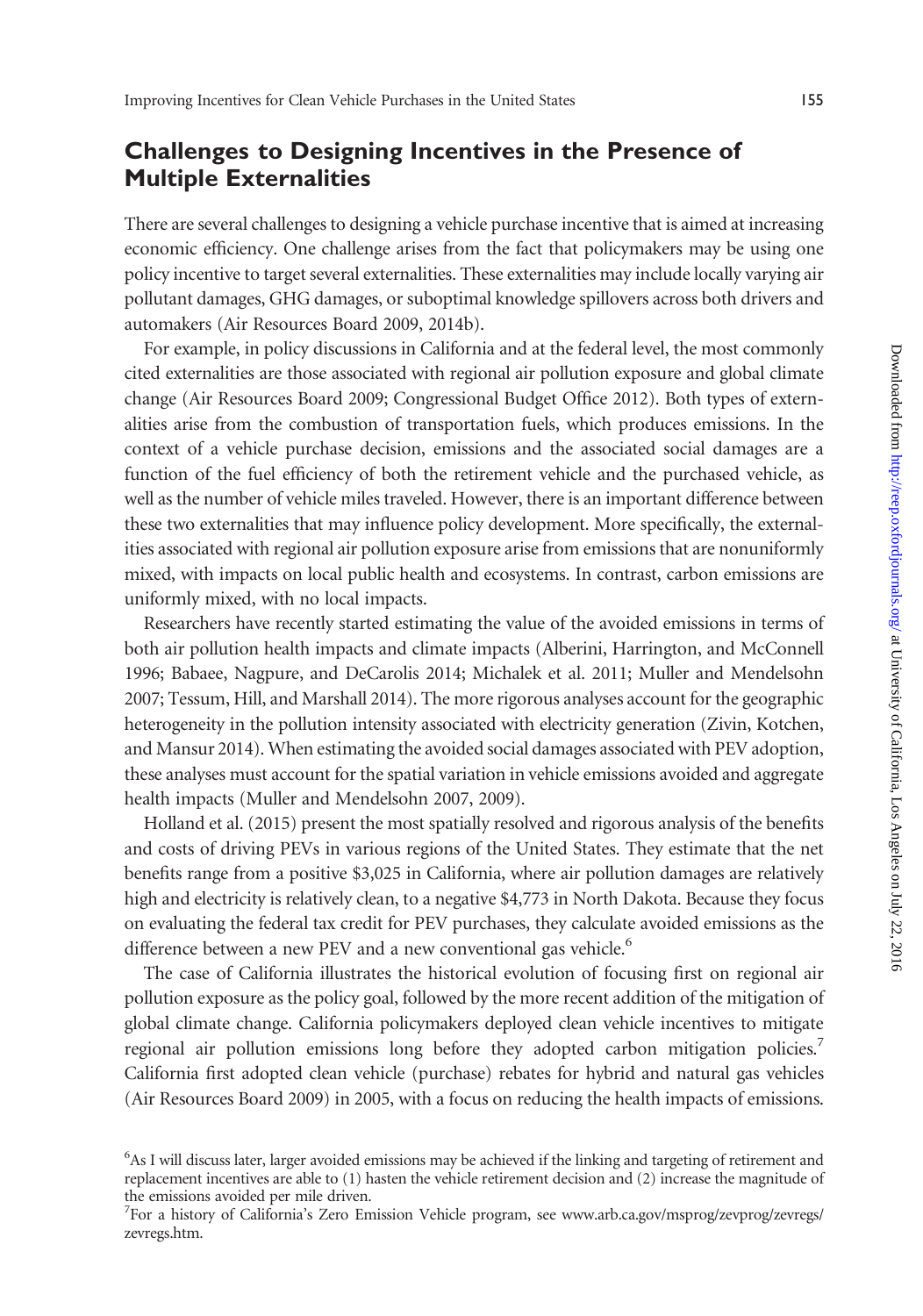Then, citing the additional cobenefits of carbon emission reduction, the state extended these rebates to plug-in electric and hydrogen fuel cell vehicles in 2010.<sup>8</sup>

Researchers studying PEVs have also emphasized the externality associated with suboptimal knowledge spillovers among drivers—that is, learning by using [\(Struben and Sterman 2008](#page-15-0)) and automakers—that is, learning by doing ([Levitt, List, and Syverson 2013](#page-15-0)). In the context of emerging innovative product markets [\(Thompson 2012](#page-16-0)), early adopters may face large private (learning) costs while producing large social (learning) benefits for later adopters, which leads to knowledge spillovers and adoption rates that are socially suboptimal ([Stoneman and](#page-15-0) [Diederen 1994\)](#page-15-0).<sup>9</sup>

In the specific case of PEVs, early drivers have had to install and learn to operate residential charging equipment. Early drivers of BEVs have had to learn new refueling strategies that reconcile their vehicle's electric range and their travel needs. Likewise, early vehicle manufacturers have experimented with a range of vehicle design strategies to identify how to lower production costs and increase the likelihood of consumer adoption. The cumulative knowledge generated by the early consumer adopters and producers (at considerable private costs) reduces the private costs for future adopters and producers.

However, it has been a challenge for the broader innovation literature to empirically estimate the size of the social benefits of increasing early market knowledge spillovers to their optimal levels. Designing incentives to optimize knowledge spillovers requires an understanding of who is engaged in learning and the size of the private marginal costs and benefits of learning. There are few empirical examples of such marginal analyses for new technologies or products. As in many policy settings, what is difficult to measure is often ignored. For example, the U.S. [Congressional Budget Office \(2012\)](#page-15-0) did not even mention the externality of suboptimal knowledge spillovers as a justification for the federal tax credit for PEVs.

Internalizing each of these externalities optimally requires modifying consumers' behavior in different ways or to different degrees. This means that attempts to use a single policy instrument to target multiple externalities will result in the imperfect targeting of some of the externalities. Moreover, the socially optimal incentive level is not known for even the most studied externalities, such as regional air pollutant exposure. In studies that do estimate the optimal incentive levels ([Holland et al. 2015\)](#page-15-0), they are likely to vary greatly across space and time, thus requiring states to offer different incentives based on exposure and vehicle travel patterns. With these challenges to welfare maximization in mind, I will later discuss the state of the art in costeffectiveness analysis for vehicle purchase incentives.

### Vehicle Purchase Incentives as a Second-Best Policy

For externalities associated with air pollution exposure and GHG emissions, vehicle purchase incentives are second-best instruments compared with first-best cap-and-trade or tax instruments. This is because, although these incentives may alter consumers' vehicle purchase

<sup>&</sup>lt;sup>8</sup>See the California Alternative and Renewable Fuel, Vehicle Technology, Clean Air, and Carbon Reduction Act of 2007 (AB 118, Statutes of 2007, Chapter 750).

<sup>9</sup> For a more detailed discussion, see [Bollinger and Gillingham 2012](#page-14-0); [Fischer and Newell, 2008;](#page-15-0) and [Jaffe, Newell,](#page-15-0) [and Stavins 2002](#page-15-0).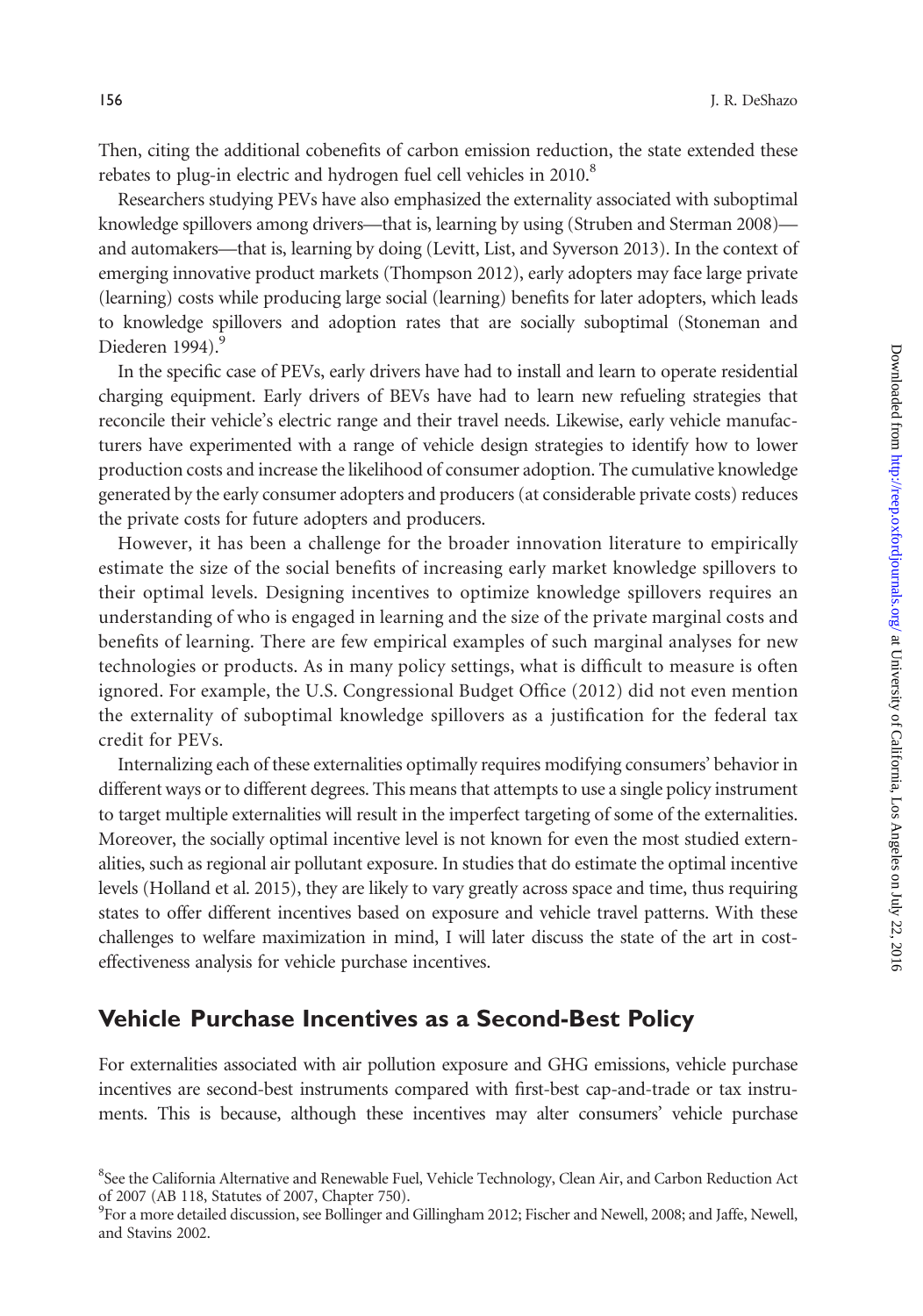decisions, they cannot influence consumers' decisions about how much to drive a vehicle. This means that such incentives cannot precisely target those externalities that arise in proportion to the vehicle miles traveled (e.g., local air pollution, state-wide GHG emissions). Although these policies are aimed at vehicles that will be driven the most electric miles, they are able to target only a narrow set of the relevant consumer decisions and typically affect vehicle emissions only through the driver's vehicle replacement decision.

In the remainder of this section, I explore the design of existing vehicle purchase incentives, with the goal of identifying ways to modify these policies so they more comprehensively address the traditionally targeted externalities from the transportation sector, such as air pollutants and GHG emissions. As part of the discussion, I will also highlight the properties of first-best policies, such as optimal tax or cap-and-trade programs, which, through market signals, could help optimize the timing of vehicle replacements and the rate of fleet turnover. Such first-best policies would also influence the driver's choice of a replacement vehicle and the choice of electric or gasoline fuel for that vehicle. Finally, these policies would enhance the social welfare consequences of households' future choices concerning which vehicle from the household fleet to assign to specific trips.

#### Basing Incentive Levels on Vehicle Attributes

Although, in theory, changes in the magnitude of the incentive should be linked to the magnitude of the targeted avoided damages, in practice, policymakers can only link the incentive's levels to the attributes of either the vehicle or the buyers. Four states (Illinois, Louisiana, Texas, West Virginia) have vehicle incentives programs that do not even consider avoided damages. In contrast, federal policy and the majority of state policies have attempted to align incentives with vehicle characteristics that are believed to be correlated with electric miles driven, such as battery size and specific electric vehicle technologies.

#### Incentives based on battery capacity

I focus first on rebate policy designs. For example, in Pennsylvania, BEVs and PHEVs with battery capacity equal to or greater than 10 kWh are eligible for a \$2,000 rebate, whereas those with battery capacity lower than 10 kWh receive  $$1,000$ .<sup>10</sup> With respect to tax credits, the federal government, Colorado, Maryland, and South Carolina base the credit amount on the battery capacity of the purchased vehicle. For example, Colorado uses a formula that multiplies the battery capacity in kilowatt-hours by the vehicle purchase price, deducts the federal tax credit amount, and then divides the resulting amount by 100. Colorado consumers can receive a tax credit of up to \$6,000 for both PHEVs and BEVs.<sup>11</sup> In Maryland, the maximum tax credit amount is \$3,000, with each buyer receiving a \$125 tax credit for each battery kilowatt-hour.<sup>12</sup> In South Carolina, only PHEVs are eligible for tax credits, with the base credit set at \$667 for a car with a battery capacity of at least 4 kWh, and

<sup>&</sup>lt;sup>10</sup>Pennsylvania Department of Environmental Protection. Alternative Fuels Incentive Grant Program: Alternative Fuel Vehicle (AFV) Rebates.

<sup>&</sup>lt;sup>11</sup>The Electric Ride Colorado. Colorado Tax Credits. [http://electricridecolorado.com/get\\_set/my\\_home/ready](http://electricridecolorado.com/get_set/my_home/ready-your-home/colorado-tax-credits)[your-home/colorado-tax-credits.](http://electricridecolorado.com/get_set/my_home/ready-your-home/colorado-tax-credits)

 $12$ U.S. Department of Energy. Maryland Laws and Incentives. Alternative Fuels Data Center, Office of Energy Efficiency & Renewable Energy. [http://www.afdc.energy.gov/laws/all?state](www.afdc.energy.gov/laws/all?state=MD#State%20Incentives)=[MD#State%20Incentives](www.afdc.energy.gov/laws/all?state=MD#State%20Incentives).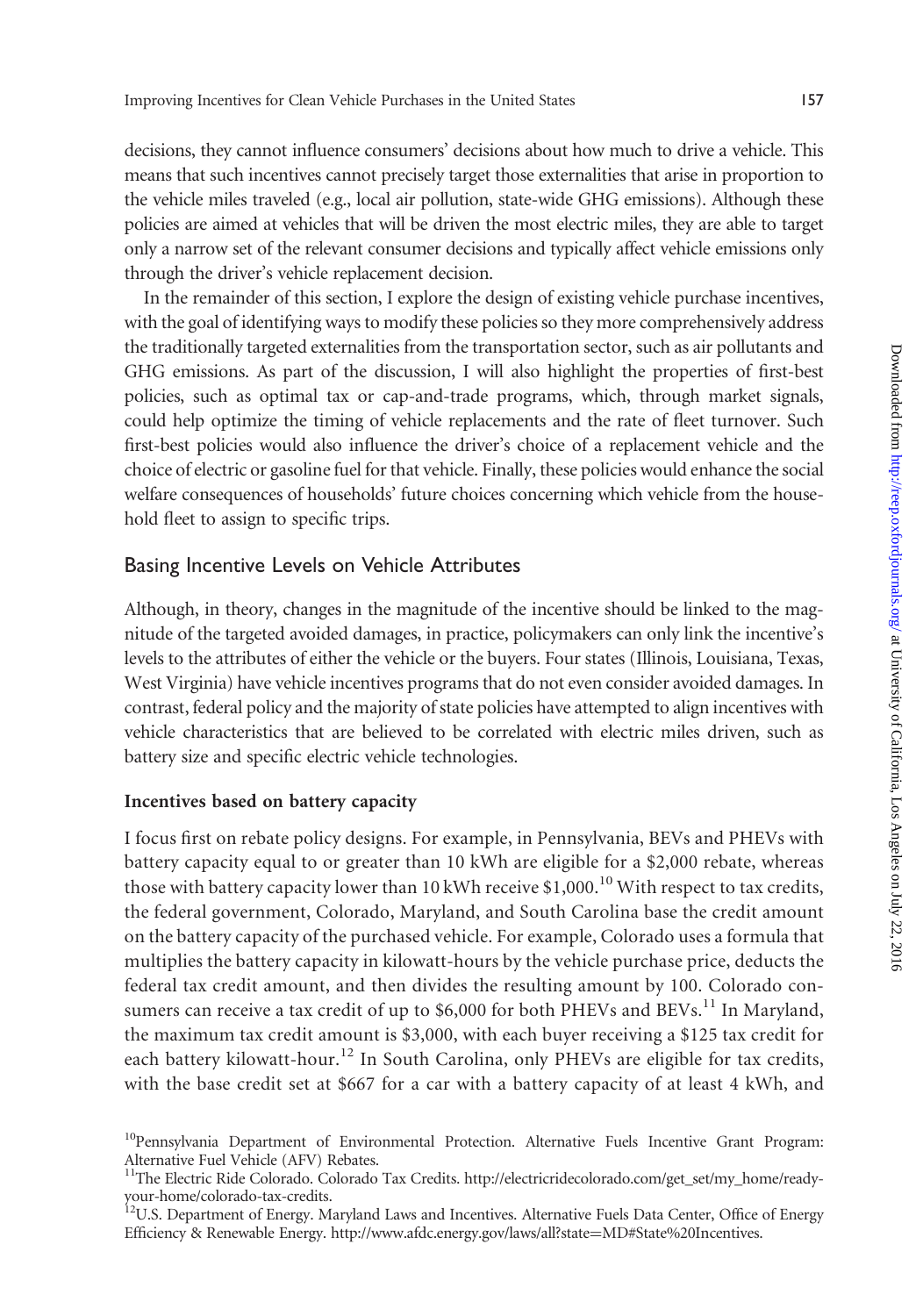consumers receiving an additional \$111 for each additional kilowatt-hour, up to a total of  $$2,000.<sup>13</sup>$ 

#### Incentives based on vehicle technology

Massachusetts bases its rebate on both vehicle technology and battery size. All BEVs are eligible for a \$2,500 rebate, whereas PHEVs like the Chevrolet Volt and Cadillac ELR (that have a longer battery range) are also eligible for the \$2,500 rebate. For PHEVs with smaller battery capacity, such as the Honda Accord and Toyota Prius, buyers are eligible for a \$1,500 rebate.<sup>14</sup> In California, PHEVs receive \$1,500 and BEVs receive \$2,500, with no consideration of vehicle battery capacity.<sup>15</sup> In Georgia, PHEVs are not eligible,<sup>16</sup> whereas consumers purchasing a BEV receive 20 percent of the vehicle purchase price or a \$5,000 tax credit, whichever is less.<sup>17</sup>

There are at least two important empirical issues concerning these efforts to align incentive levels to electric miles driven. First, there is currently no empirical evidence that (ceteris paribus) consumers drive BEVs more electric miles than PHEVs. Second, and related to battery size, researchers know little about whether larger battery vehicles are driven more miles than midsize battery vehicles. Given that commuting patterns indicate that the vast majority of households travel less than 40 miles per weekday (e.g., California Household Travel Survey 2012), we should expect to observe sharply diminishing returns to electric vehicle miles traveled as battery capacity (e.g., size) grows beyond some threshold. Most PHEVs have ranges between 22 and 44 miles. Thus, based solely on electric miles driven, there appears to be little evidence to support providing larger purchase incentives for BEVs than for PHEVs.

#### Options for Improving Alignment of Incentives with Consumer Decisions

Even if policymakers could design incentives that are correlated to electric miles driven, replacement incentives would not be first best or optimal. As noted earlier, such policies do not affect (1) when to replace one's previously owned conventional gasoline vehicle with a new vehicle; (2) which vehicle within the household fleet (e.g., PEV or conventional gasoline) to use for a given trip; and (3) when driving a PHEV, how far to travel on electric versus gasoline miles. Thus far, these incentives have been exclusively for new car buyers who are purchasing vehicles that already tend to be cleaner than the fleet average ([Center for Sustainable Energy 2013](#page-14-0)). Furthermore, there is evidence suggesting that these replacement incentives may be used by drivers with preexisting green preferences who would thus have a higher-than-average likelihood of purchasing a hybrid [\(Sheldon et al. 2015](#page-15-0)). If this is true, it would reduce replacement incentives' marginal effect on avoided emissions.

<sup>&</sup>lt;sup>13</sup>U.S. Department of Energy, Alternative Fuels Data Center, Office of Energy Efficiency & Renewable Energy. Plug-in Hybrid Electric Vehicle (PHEV) Tax Credit. [http://www.afdc.energy.gov/laws/10252.](www.afdc.energy.gov/laws/10252)

<sup>&</sup>lt;sup>14</sup>Massachusetts Offers Rebates for Electric Vehicles. Eligible Vehicle List. [https://mor-ev.org/eligible-vehicles](https://mor-ev.org/eligible-vehicles-list)[list.](https://mor-ev.org/eligible-vehicles-list)

<sup>&</sup>lt;sup>15</sup>Center for Sustainable Energy. Clean Vehicle Rebate Project. July 2014. [https://energycenter.org/clean-vehicle](https://energycenter.org/clean-vehicle-rebate-project)[rebate-project](https://energycenter.org/clean-vehicle-rebate-project).

<sup>&</sup>lt;sup>16</sup>U.S. Department of Energy, Alternative Fuels Data Center, Office of Energy Efficiency and Renewable Energy. Alternative Fuel Vehicle (AFV) Tax Credit. [http://www.afdc.energy.gov/laws/5424](www.afdc.energy.gov/laws/5424).<br><sup>17</sup>DMV.org. Low Emission Vehicle (LEV) and Zero Emission Vehicle (ZEV) Tax Credit. Green Driver State

Incentives in Georgia. [http://www.dmv.org/ga-georgia/green-driver-state-incentives.php.](www.dmv.org/ga-georgia/green-driver-state-incentives.php)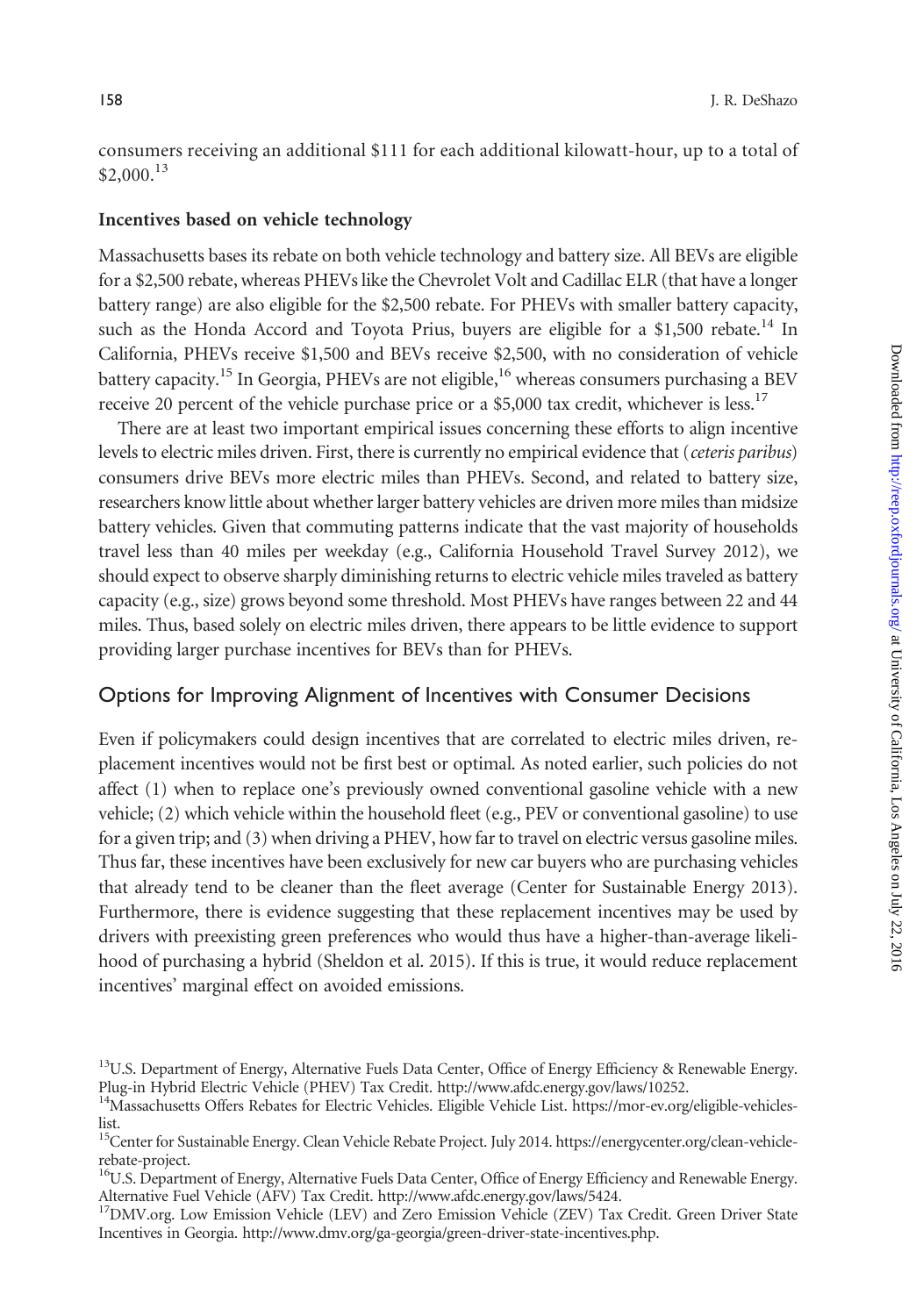In addition to vehicle replacement incentives, both the federal and many state governments have adopted incentives for the retirement of vehicles, often called "cash for clunkers" policies ([Dill 2004](#page-15-0); [Gayer and Parker 2013; Li, Linn, and Spiller 2013](#page-15-0)). These programs seek to hasten the exit of high-polluting vehicles, often older used vehicles, from the fleet. However, many concerns have been raised about the effectiveness of these policies in reducing air pollution emissions [\(Sandler 2012](#page-15-0)). In particular, there is concern that such policies do not affect a driver's choice of replacement vehicle.

One innovative option would expand the potential effectiveness of both retirement and replacement policies by linking these incentives and targeting them strategically so that owners select retirement and replacement vehicles with properties that increase the size of avoided environmental damages. By design, these policy incentives should be higher for drivers with relatively more polluting retirement vehicles (older vehicles typically owned by poorer drivers) who would drive relatively more miles (because they live in exurban and rural areas) and who own their retirement vehicles for longer periods of time [\(Choo and Mokhtarian 2004\)](#page-15-0). In addition, such a combined policy could target areas where transportation emissions account for a large of share all air pollutant and GHG emissions relative to emissions from electricity generation.

Despite the potential benefits of combining retirement and replacement policies, with the exception of California, there are currently no federal or state policies that explicitly combine retirement and replacement incentives. In addition, none of the vehicle replacement policies target households with higher-polluting retirement vehicles, and incentives are not targeted to geographic areas exhibiting relatively higher levels of damages from pollution.

#### Factors Driving California's Policy Developments

A review of California's policy experience may be helpful for understanding the factors that are pushing policymakers toward the types of innovative policies that I have suggested here. The state began with separate retirement and replacement polices that initially did not explicitly target either consumer segments or specific geographic areas. The state's long struggle to reduce acute air pollution damages explains the political support for both of these revenue-intensive incentives.

Over time, policymakers began to focus on two issues. First, although tremendous progress was made in reducing air pollution exposure statewide, a set of air districts remained in chronic noncompliance with the Clean Air Act, with a majority of the local emission sources coming from the transportation sector. Second, many of these emissions were coming from the state's very large fleet of used vehicles, which are owned, in part, by moderate- and lower-income households. As a result, the state has started to (1) experiment with coupling retirement and replacement policies, (2) focus these pilot programs on critical geographical areas, (3) expand the set of rebate-eligible vehicles to include both used hybrids and PEVs, and (4) expand meanstested programs for low- and moderate-income households ([Air Resources Board 2014a](#page-14-0), [2014b\)](#page-14-0).

Historically, California's cash for clunkers program attracted considerable participation compared with other state programs [\(Air Resources Board 2014a\)](#page-14-0). However, the vehicle replacement element of the program, which was added in 2012 and targeted lower-income households, did not elicit the level of participation expected [\(Air Resources Board 2014a\)](#page-14-0).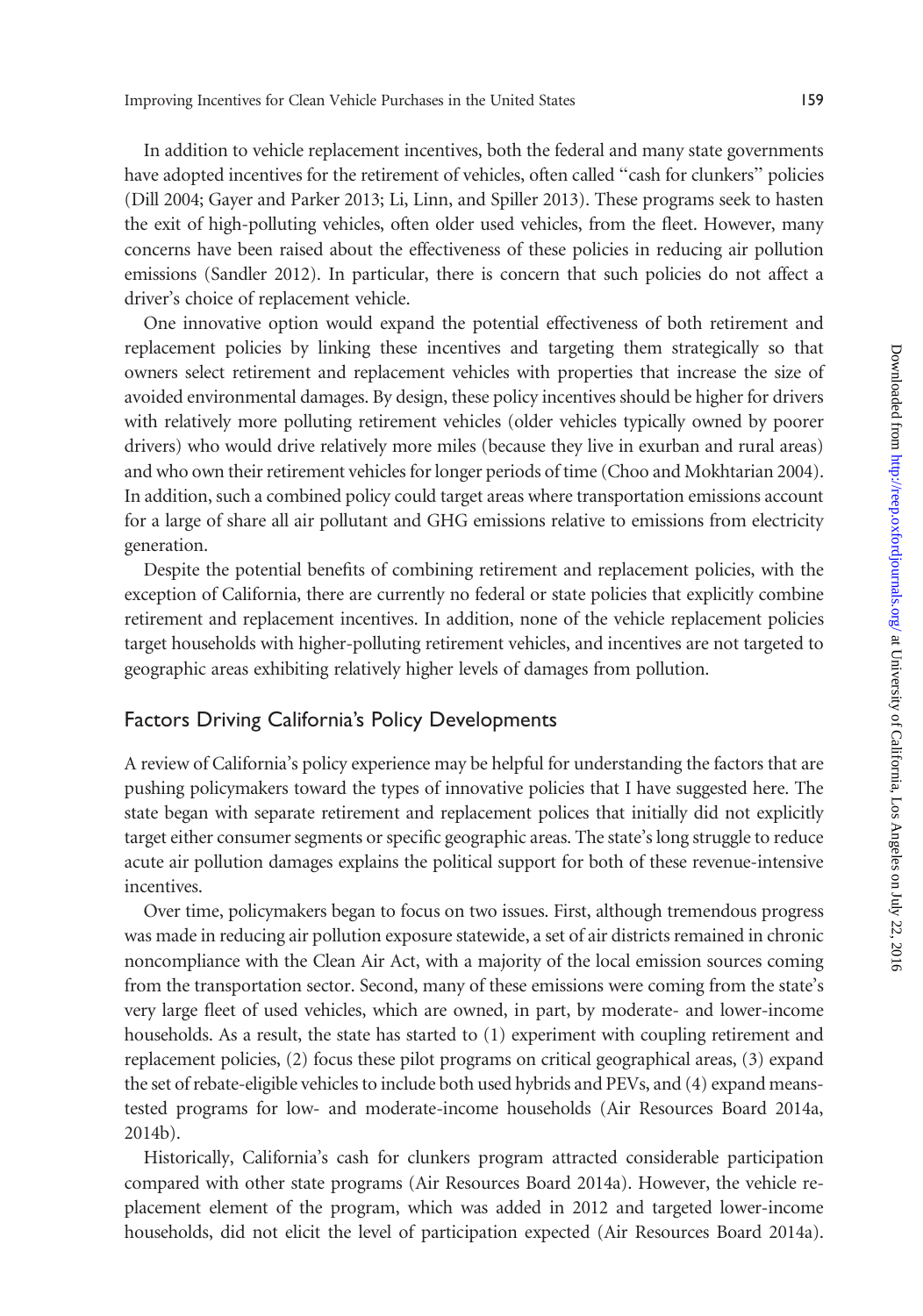In an effort to increase participation in the replacement vehicle program, in 2014 the California Air Resources Board increased incentive levels and expanded the set of eligible replacement vehicles to include cleaner used vehicles, hybrids, PEVs, and other zero-emission vehicles. In addition to the state-wide incentives, the San Joaquin Valley Air Pollution Control District and the South Coast Air Quality Management District, both designated as extreme nonattainment areas for failure to meet federal air quality standards, offered their residents much higher incentives.<sup>18</sup> The Air Quality Control Districts also expanded rebate eligibility beyond lowerincome households (i.e., households earning less than 225 percent of the federal poverty level) to include moderate income households (i.e., households earning less than 300 percent of the federal poverty level).<sup>19</sup> In summary, for air districts chronically in nonattainment, California has shown a willingness to strategically couple, tier, and target its retirement and replacement policies in ways that likely make them more economically efficient.

It is important to note that these policy changes in California (which I would argue should be more broadly applied) are pushing the state's policies toward the economically efficient properties of a first-best policy. More specifically, the linking of retirement and replacement policies extends the influence of the combined policies to a larger range of consumer decision making (although it still does not explicitly affect the extensive margin of miles driven). In addition, the optimal tax or cap-and-trade policies would target relatively more polluting vehicles, which are also likely to be driven longer distances and are in geographic areas where the externalities of air pollution emissions are greatest.

# Improving the Cost Effectiveness of Vehicle Purchase **Incentives**

Given the challenges of designing socially optimal policy incentives, it is helpful to examine how such policies could be made more cost effective. More specifically, how can policymakers use their limited revenues to best achieve their policy targets for PEV sales or adoption?<sup>20</sup> Calls for improvements in the cost effectiveness of these policies have also grown amid concerns that these policies have disproportionately transferred public resources to wealthy new vehicle buyers who would have purchased advanced clean vehicles anyway. Economists have characterized this behavior as free-riding on the incentive policy or the failure of the policy to achieve additionality in vehicles purchased compared with the policy counterfactual of no incentive.

<sup>&</sup>lt;sup>18</sup>In the San Joaquin Valley Air Pollution Control District, an additional \$3,000 Drive Clean rebate is available for all-electric vehicles and an extra \$2,000 Drive Clean rebate is available for plug-in hybrid vehicles. When combined with other state and federal incentives, this represents a \$13,000 subsidy on BEVs such as a LEAF. Similar programs are being developed by the South Coast Air Quality District.

 $19$ Several new state laws requiring the Air Resources Board to increase the participation of lower-income households (California SB 459 and SB 1275) have added further impetus to these policy developments.

<sup>&</sup>lt;sup>20</sup>For President Obama's goal of one million clean vehicles by 2020, see [Department of Energy \(2011\).](#page-15-0) On March 23, 2012, California's Governor Brown issued Executive Order B-16-2012 to encourage zero-emission vehicles in California and set a long-term goal of reaching 1.5 million zero-emission vehicles on California's roadways by 2025.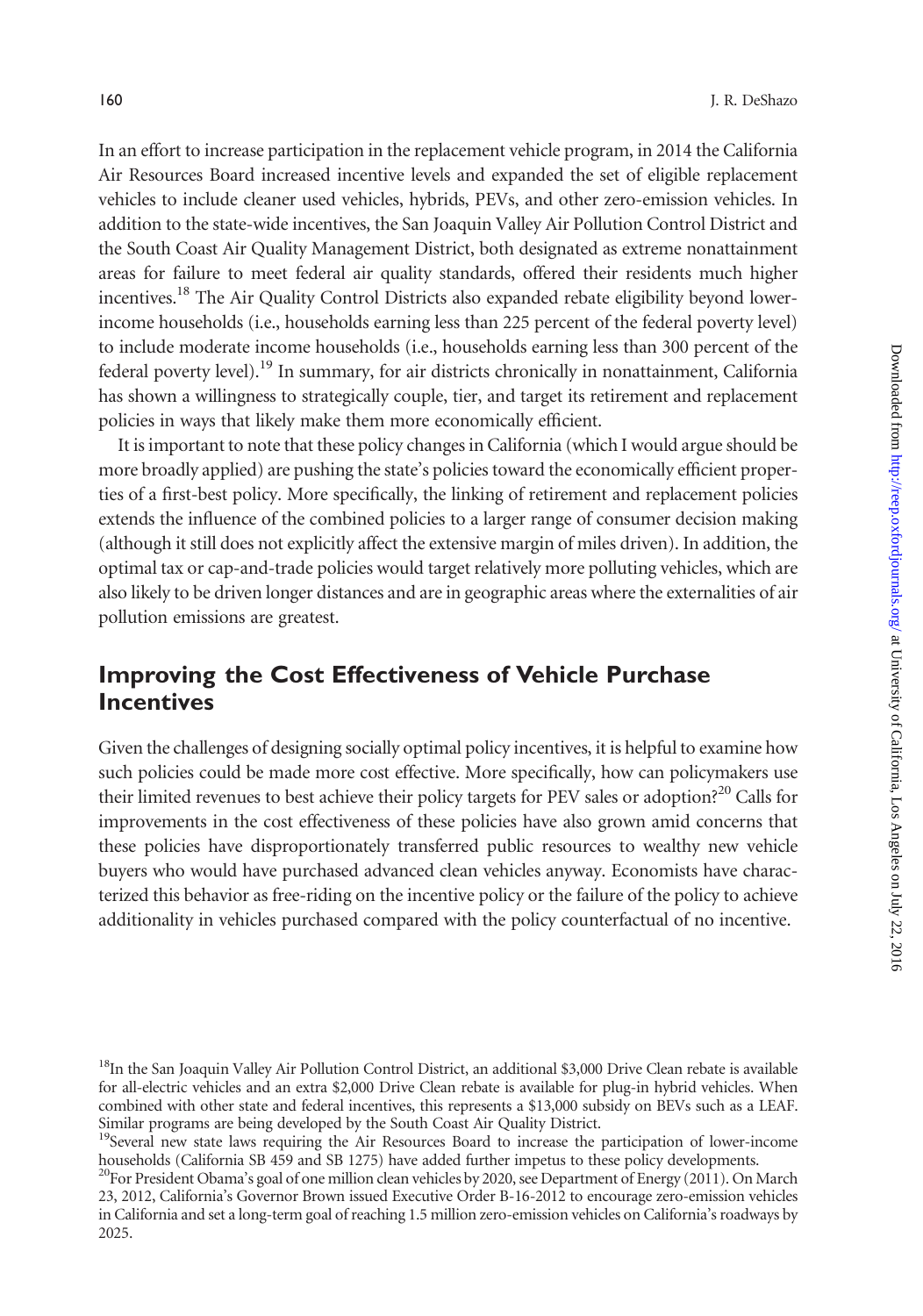#### Role of Consumer Willingness to Pay and Marginal Utility of Income

The economist's ability to identify ways to improve the cost effectiveness of a policy is greatly enhanced if the distribution of consumers' ex ante willingness to pay and their marginal utility of income are known. [DeShazo et al. \(2015\)](#page-15-0) show that the probability of purchasing a PEV is proportional to the consumer's utility for the PEV and that, although the probability of purchasing the PEV increases with the size of the rebate, there is a positive probability that the consumer will purchase the PEV in the absence of the rebate. If the consumer purchases the PEV in the absence of the rebate, the purchase is nonmarginal because it was not induced by the rebate policy. They show that the higher the consumer's ex ante willingness to pay for a PEV, the higher her nonmarginal purchase probability, and that the higher the consumer's marginal utility of income, the more responsive she will be to the rebate, and thus the higher her marginal purchase probability. This leads [DeShazo et al. \(2015\)](#page-15-0) to conclude that rebates are more cost effective when they target consumers with a higher ratio of marginal to nonmarginal purchase probability—that is, lower ex ante willingness to pay and higher marginal utilities of income. This means that, if two consumers have the same probability of purchasing a PEV in the absence of the rebate, the policymaker should target the rebate to the consumer that has the higher marginal utility of income and that, if two consumers have the same marginal utility of income, the policymaker should target the rebate to the consumer that has the lower ex ante willingness to pay. [DeShazo et al. \(2015\)](#page-15-0) also argue that targeting consumer segments and/or products with lower market share is cost effective because it results in fewer rebates being allocated to inframarginal purchases and that targeting consumer segments and/or products with steeper demand curves is more cost effective because the rebates stimulate more marginal purchases.<sup>21</sup>

#### Evidence from California

[DeShazo et al. \(2015\)](#page-15-0) also explore ways to improve the cost effectiveness of California's current rebate program. Using a sample of new car buyers in 2013, they estimate both the marginal utility of income for different consumer income groups and consumers' willingness to pay for BEVs and PHEVs relative to conventional gasoline vehicles. They find that consumers' ex ante willingness to pay is considerably lower for BEVs than for PHEVs. In addition, lower-income groups expressed a higher marginal utility of income (or price responsiveness) than higherincome groups, a result that has been confirmed by other researchers through the use of revealed preference data [\(Beresteanu and Li 2011](#page-14-0); [Bunch and Mahmassani 2009\)](#page-14-0).

Using actual market prices and demand simulations, [DeShazo et al. \(2015\)](#page-15-0) then examine how the targeting of different financial incentives to specific vehicle technologies and consumer segments would affect the total number of additional vehicles purchased, the total cost of the policy (e.g., required public revenues), and the cost effectiveness per additional vehicle purchased. Their results suggest that policy cost effectiveness increases when larger rebates are given to BEVs than to PHEVs because this leads to a larger total number of additional PEVs purchased. Moreover, they find that offering relatively higher rebates to relatively lower income

<sup>&</sup>lt;sup>21</sup>Note that [DeShazo et al. \(2015\)](#page-15-0) do not consider product quality differentiation within the model, which might be one cause of relatively lower demand and market share [\(Heutel and Muehlegger 2015](#page-15-0)).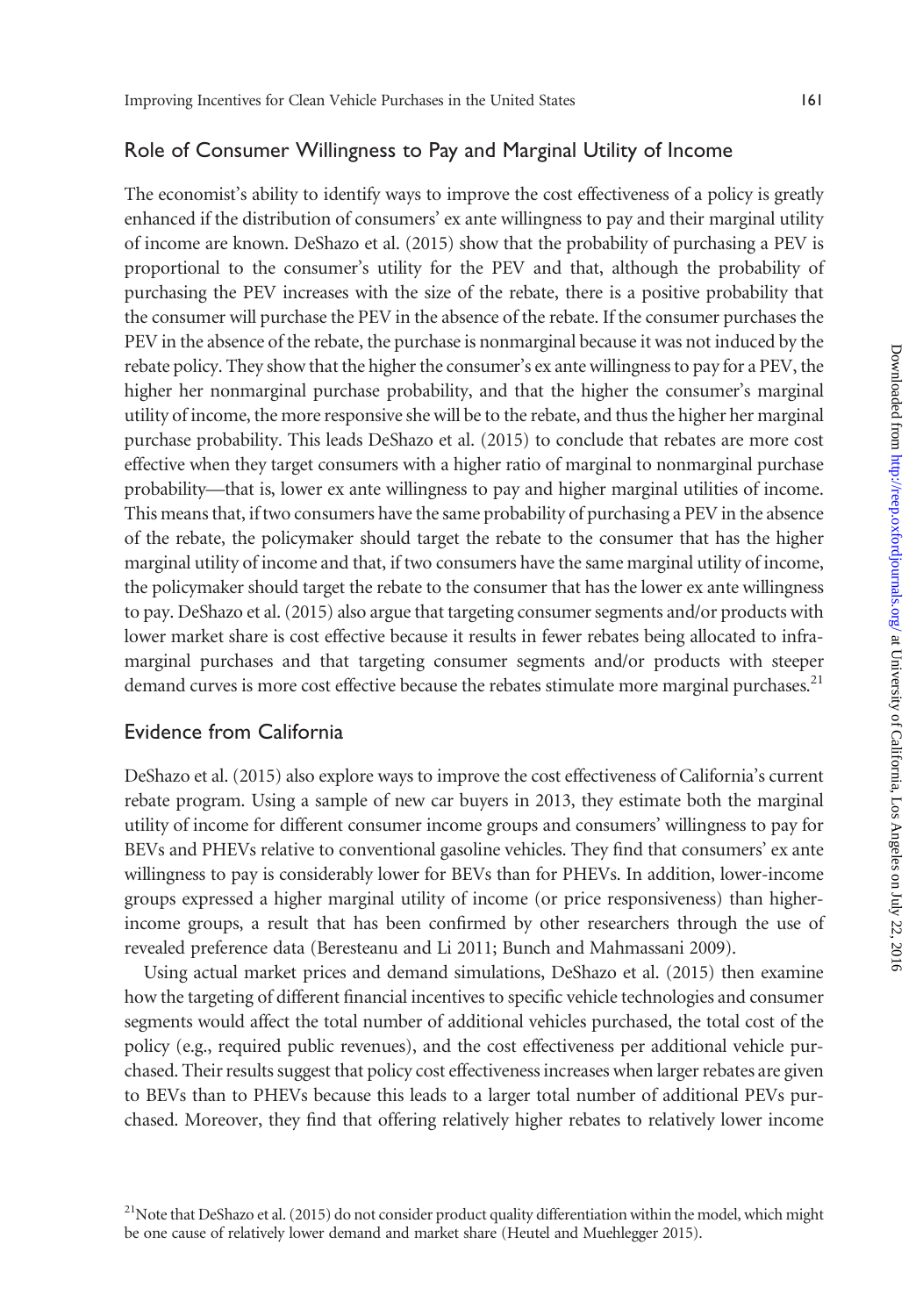groups also increases the cost effectiveness of a given policy.<sup>22</sup> This is because lower-income households are not only relatively less likely to purchase a new vehicle but also relatively more responsive to the price reduction achieved by the rebate. Finally, they find that imposing a vehicle price cap on eligibility for a rebate increases cost effectiveness.<sup>23</sup>

These findings about cost effectiveness prompt two conclusions. First, the case of California is a policy setting in which progressive income-segmented rebate designs improve both cost effectiveness and the equity with which rebates are distributed. Second, it seems reasonable to expect that these more progressive income-segmented rebates, which are most cost effective, will also improve economic efficiency. This is because compared with higher-income consumers, lower-income consumers are likely to retire relatively older and more polluting vehicles, which they also tend to drive relatively more [\(Bhat, Sen, and Eluru 2009;](#page-14-0) [Choo and](#page-15-0) [Mokhtarian 2004](#page-15-0)). This leads to larger avoided damages (e.g., emissions) relative to incomeneutral designs.<sup>24</sup> Because they reduce free-riding and increase the additionality, those policy reforms that increase cost effectiveness also increase the economic efficiency of the reform policy because they lead to larger avoided damages.

### Conclusions and Future Research Needs

Based on the results of this review of the literature concerning clean vehicle purchase incentives, I propose that policymakers consider the following four specific design improvements. First, policymakers should design incentives so that they are applied at the point of sale and thus offset the listed cost of the vehicle. Although this may increase the bargaining power of dealerships, it should also increase consumer actual uptake of incentives. Second, policymakers should establish incentive levels that are higher for BEVs than for PHEVs, not because they are driven more electric miles (we do not know if this is true or not), but rather because consumers have relatively low willingness to pay for them. This suggestion means that a larger incentive for BEVs will improve the cost effectiveness of the policy. Third, policymakers should strategically link vehicle purchase incentives with vehicle retirement incentives (e.g., cash for clunkers) to increase the total net avoided emissions. Purchase incentives alone do not influence the type, timing, and pollution intensity of the retirement vehicle. As a result, they fail to influence a decision that is a critical determinant of emissions. Fourth, policymakers should enact incometiered incentive policies that offer relatively larger incentives to lower and moderate income consumers. This will improve cost effectiveness and increase net avoided emissions because lower-income consumers tend to drive more polluting vehicles, drive them further, and exhibit a lower propensity to purchase advanced clean vehicles.

<sup>&</sup>lt;sup>22</sup>An example of this policy would offer rebates to consumers purchasing BEVs, with the amount of the rebate based on consumers' incomes: (1) for incomes less than \$25,000, a rebate of \$7,500; (2) for incomes of \$25,000–50,000, a rebate of \$5,000; (3) for incomes of \$50,000–75,000, a rebate of \$2,000; and (4) for incomes above \$75,000, no rebate. Consumers in these same income categories purchasing a PHEV would receive \$4,500, \$3,000, and \$1,000, respectively.

 $^{23}$ An example of this policy would be implementation of the \$60,000 vehicle price cap above which no rebate is offered, while offering consumers making less than \$100,000 a rebate of \$5,000 for BEVs and \$3,000 for PHEV  $^{24}$ In addition, when cost effectiveness is measured in terms of avoided emission per mile driven, policies that target prospective drivers with relatively more polluting retirement vehicles are likely to be relatively more cost effective.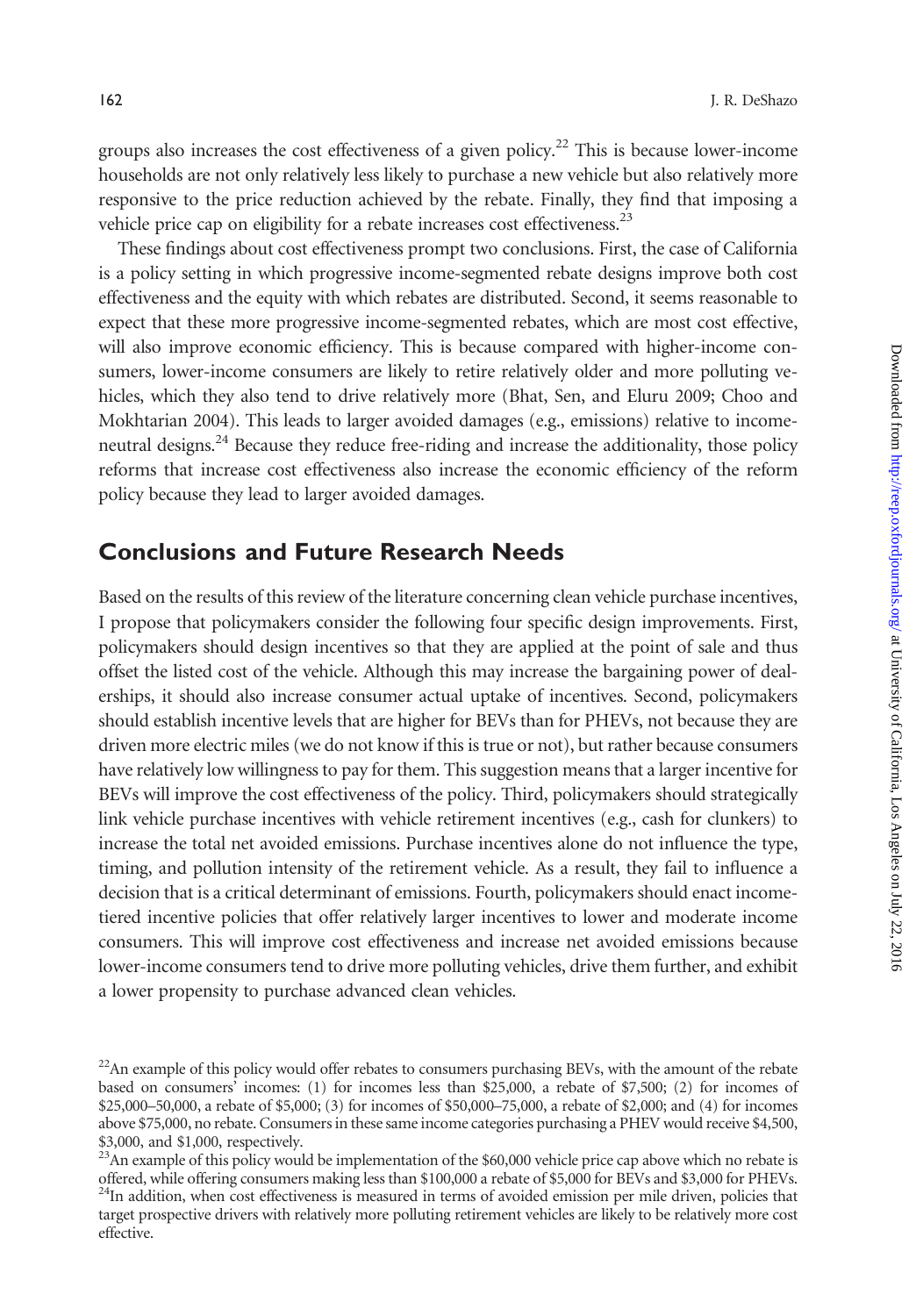<span id="page-14-0"></span>However, this review of purchase incentives for advanced clean vehicles has also revealed that many gaps remain in our understanding of the effects of vehicle incentive policies, how they interact with other policies, and how they might be improved. Further research is needed in several areas. First, researchers need to better understand how the type of policy instrument chosen (rebates, income tax credit, sales tax exemption, fee exemptions) affects the economic incidence of these policies [\(Diamond 1970](#page-15-0)). A related issue is the need to examine how each of these instruments influences the bargaining process between consumers and dealers at the point of sale. Second, to avoid emissions most cost effectively, researchers need to conduct demand analyses that combine retirement and replacement vehicles and that target types of households within geographic markets. California's ARB programs illustrate how such programs can be tailored to encourage changes in the composition of both used and new cars in a local fleet. Finally, little is currently known about the interaction of these policies with related policies such as carbon cap-and-trade programs and low-carbon fuel standards. Improving our understanding of the policy-related changes in gasoline prices (Beresteanu and Li 2011) and their subsequent impacts on drivers' retirement and replacement decisions is critical to isolating and evaluating the effects of vehicle incentive policies.

### **References**

Air Resources Board. 2009. Proposed AB 118 air quality improvement program funding plan for fiscal year 2009–10. California Environmental Protection Agency, Air Resources Board.

———. 2014a. Draft proposed revisions: Enhanced fleet modernization program. California Environmental Protection Agency, Air Resources Board.

 $-$ . 2014b. Implementation manual for the FY 2014–15 clean vehicle rebate project. California Environmental Protection Agency, Air Resources Board.

Alberini, Anna, Winston Harrington, and Virginia McConnell. 1996. Estimating an emissions supply function from accelerated vehicle retirement programs. Review of Economics and Statistics 78 (2): 251–65.

Babaee, S., A. Nagpure, and J. DeCarolis. 2014. How much do electric drive vehicles matter to future U.S. emissions? Environmental Science and Technology 48 (3): 1382–90.

Beresteanu, Arie, and Shanjun Li. 2011. Gasoline prices, government support, and the demand or hybrid vehicles in the U.S. International Economic Review 52 (1): 161–82.

Bhat, Chandra R., Sudeshna Sen, and Naveen Eluru. 2009. The impact of demographics, built environment attributes, vehicle characteristics, and gasoline prices on household vehicle holdings and use. Transportation Research Part B 43: 1–18.

Bollinger, B. and K. Gillingham. 2012. Peer effects in the diffusion of solar photovoltaic panels. Marketing Science 31 (6): 900–12.

Boyle, Melissa, and Victor Matheson. 2009. Measuring tax incidence: A natural experiment in the hybrid vehicle market. Environmental Economics and Policy Studies 10 (2–4): 101–7.

Bunch, D., and A. Mahmassani. 2009. Follow-on development of CARBITS: A response model for the California passenger vehicle market. California Air Resources Board.

Busse, Meghan R., Nicola Lacetera, Devin G. Pope, Jorge Silva-Risso, and Justin R. Sydnor. 2013. Estimating the effect of salience in wholesale and retail car markets. American Economic Review 103 (3): 575–79.

California Department of Transportation (Caltrans). 2013. California Household Travel Survey Final Survey Report.

Center for Sustainable Energy. 2013. California plug-in electric driver survey results. [http://energy](http://energycenter.org/sites/default/files/docs/nav/transportation/cvrp/survey-results/California_Plug-in_Electric_Vehicle_Driver_Survey_Results-May_2013.pdf)[center.org/sites/default/files/docs/nav/transportation/](http://energycenter.org/sites/default/files/docs/nav/transportation/cvrp/survey-results/California_Plug-in_Electric_Vehicle_Driver_Survey_Results-May_2013.pdf) [cvrp/survey-results/California\\_Plug-in\\_Electric\\_](http://energycenter.org/sites/default/files/docs/nav/transportation/cvrp/survey-results/California_Plug-in_Electric_Vehicle_Driver_Survey_Results-May_2013.pdf) [Vehicle\\_Driver\\_Survey\\_Results-May\\_2013.pdf.](http://energycenter.org/sites/default/files/docs/nav/transportation/cvrp/survey-results/California_Plug-in_Electric_Vehicle_Driver_Survey_Results-May_2013.pdf)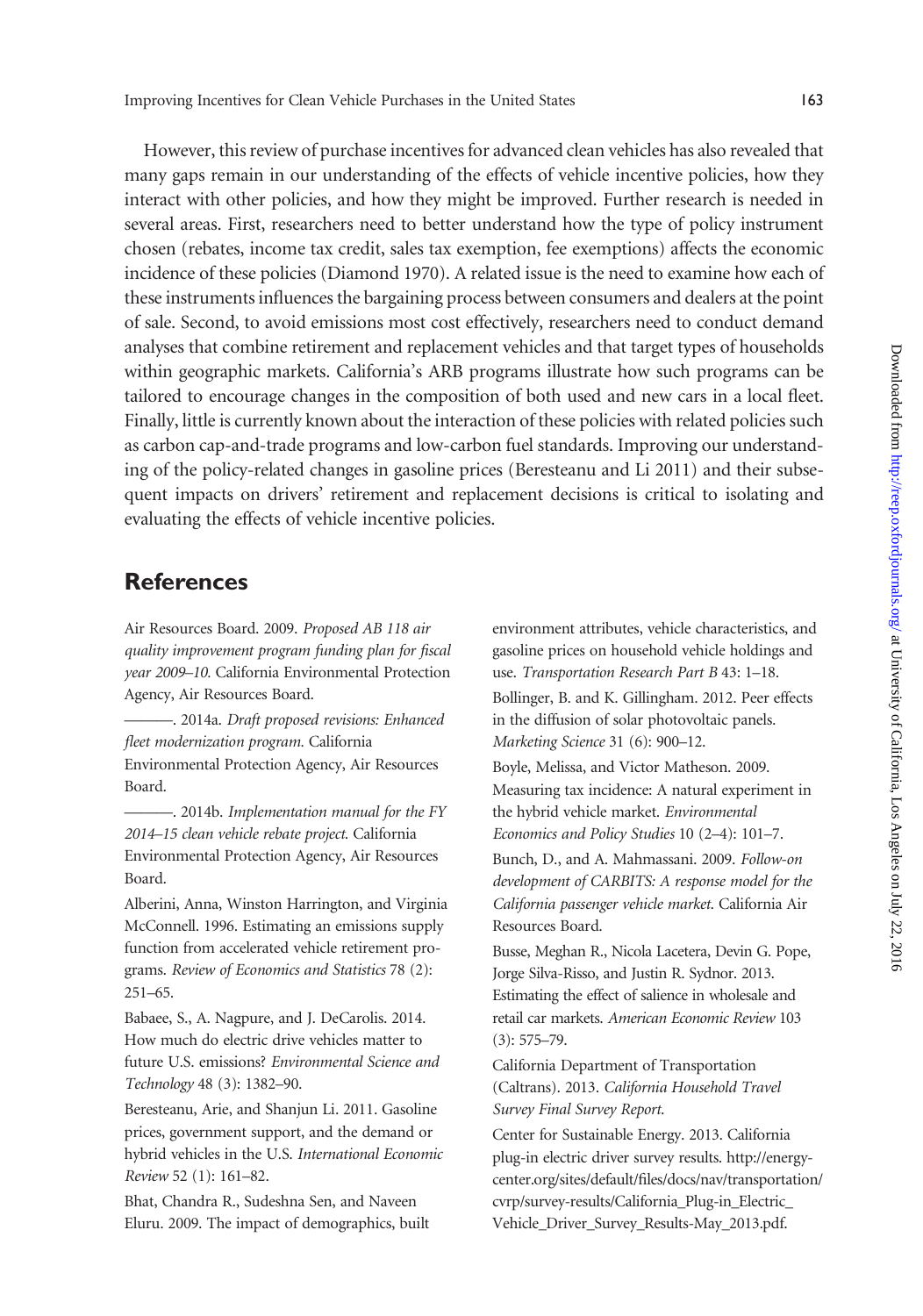<span id="page-15-0"></span>Chetty, Raj, Adam Looney, and Kory Kroft. 2009. Salience and taxation: Theory and evidence. American Economic Review 99 (4): 1145–77.

Choo, Sangho, and Patricia L. Mokhtarian. 2004. What type of vehicle do people drive? The role of attitude and lifestyle in influencing vehicle type choice. Transportation Research Part A 38: 201–22.

Congressional Budget Office. 2012. Effects of federal tax credits for the purchase of electric vehicles. Congressional Budget Office.

Demirag, Ozgun Caliskan, Pinar Keskinocak, and Julie Swann. 2011. Customer rebates and retailer incentives in the presence of competition and price discrimination. European Journal of Operational Research 215 (1): 268–80.

Department of Energy. 2011. One million electric vehicles by 2015. [http://www1.eere.energy.gov/vehi](http://www1.eere.energy.gov/vehiclesandfuels/pdfs/1_million_electric_vehicles_rpt.pdf)[clesandfuels/pdfs/1\\_million\\_electric\\_vehicles\\_rpt.pdf](http://www1.eere.energy.gov/vehiclesandfuels/pdfs/1_million_electric_vehicles_rpt.pdf).

DeShazo, J. R., C. C. Song, Michael Sin, and Thomas Gariffo. 2015. State of the states' plug-in electric vehicle policies. University of California, Los Angeles Luskin Center for Innovation.

Diamond, Peter A. 1970. Incidence of an interest income. Journal of Economic Theory 2 (3): 211–24. Dill, Jennifer. 2004. Estimating emissions reductions from accelerated vehicle retirement programs. Transportation Research Part D: Transport and Environment 9 (2): 87–106.

Fischer, C. and R. G. Newell. 2008. Environmental and technology policies for climate mitigation. Journal of Environmental Economics and Management 55 (2): 142–62.

Gabaix, Xavier, and David Laibson. 2006. Shrouded attributes, consumer myopia, and information suppression in competitive markets. Quarterly Journal of Economics 121 (2): 505–40.

Gayer, Ted, and Emily Parker. 2013. Cash for clunkers: An evaluation of the car allowance rebate system. [http://www.brookings.edu/research/papers/](http://www.brookings.edu/research/papers/2013/10/cash-for-clunkers-evaluation-gayer) [2013/10/cash-for-clunkers-evaluation-gayer](http://www.brookings.edu/research/papers/2013/10/cash-for-clunkers-evaluation-gayer).

Heutel, Garth, and Erich Muehlegger. 2015. Consumer learning and hybrid vehicle adoption. Environmental and Resource Economics 62: 125–61. Holland, S., E. T. Mansur, N. Z. Muller, and A. J. Yates. 2015. Environmental benefits from driving electric vehicles. NBER Working Paper 21291. <http://www.nber.org/papers/w21291>.

Jaffe, A. B., R. G. Newell, and R. N. Stavins. 2002. Environmental policy and technological change. Environmental and Resource Economics 22: 41–69.

Levitt, S. D., J. A. List, and C. Syverson. 2013. Toward an understanding of learning by doing: Evidence from an automobile assembly plant. Journal of Political Economy 121 (4): 643–81.

Li, Shanjun, Joshua Linn, and Elisheba Spiller. 2013. Evaluating Cash-for-Clunkers: Program effects on auto sales and the environment. Journal of Environmental Economics and Management 65 (2): 175–93.

Michalek, J., M. Chester, P. Jaramillo, C. Samaras, C. Shiau, and L. Lave. 2011. Valuation of plug-in vehicle life-cycle air emissions and oil displacement benefits. Proceedings of the National Academy of Sciences 108: 16554–58.

Muller, N., and R. Mendelsohn. 2007. Measuring the damages of air pollution in the United States. Journal of Environmental Economics and Management 54: 1–14.

———. 2009. Efficient pollution regulation: Getting the prices right. American Economic Review 99: 1714–39.

Sallee, James. 2011. The surprising incidence of tax credits for the Toyota Prius. American Economic Journal: Economic Policy 3 (2): 189–219.

Sandler, Ryan. 2012. Clunkers or junkers: Adverse selection in a vehicle retirement program: Data-set. American Economic Journal: Economic Policy 4 (4) 253–81.

Sheldon, T. and J.R. DeShazo, R. Carson. 2015. Designing Policy Incentives for Cleaner Technologies: Lessons from California's Plugin Electric Vehicle Rebate Program, UCLA Luskin Center for Innovation, Working Paper. Stoneman, P., and P. Diederen. 1994. Technology diffusion and public policy. Economic Journal 104 (1994): 918–30.

Struben, J., and J. D. Sterman. 2008. Transition challenges for alternative fuel vehicle and transportation systems. Environment and Planning B: Planning and Design 35: 1070–97.

Tessum, C., J. Hill, and J. Marshall. 2014. Life cycle air quality impacts of conventional and alternative light duty transportation in the United States. Proceedings of the National Academy of Sciences 111: 18490–95.